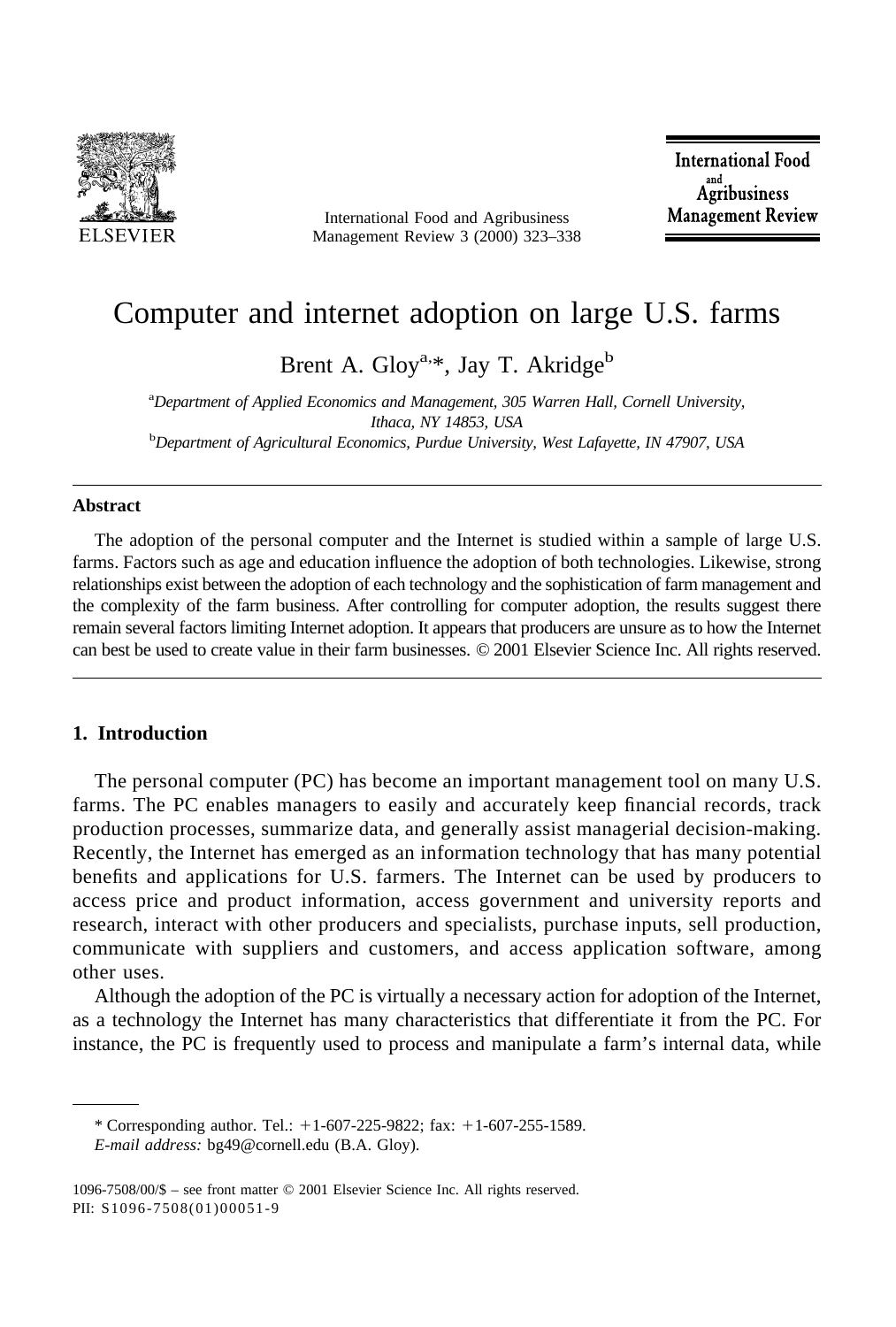|--|--|--|--|

| Study                        | Population                              | Time      | Percent adopting<br>the PC |
|------------------------------|-----------------------------------------|-----------|----------------------------|
| Huffman and Mercier          | Iowa farms                              | 1982-1984 | 6.2%                       |
| Putler and Zilberman         | California farms                        | 1986      | 25.6%                      |
| Batte, Jones, and Schnitkey  | Ohio farms                              | 1987      | 24%                        |
| Baker                        | New Mexico nonfarm<br>agribusinesses    | 1987      | 44%                        |
| Fearne                       | British farms                           | 1988      | 12% to 47%                 |
| Jarvis                       | Texas rice growers                      | 1990      | 37%                        |
| Ortmann, Patrick, and Musser | Large corn belt farms                   | 1991      | 80%                        |
| Amponsah                     | North Carolina farms                    | 1991      | 14.4%                      |
| Nuthall and Bishop-Hurley    | New Zealand farms                       | 1992      | 33.6%                      |
| Lewis                        | Australian farmers                      | 1995      | 30%                        |
| NASS                         | U.S. farms with sales<br>over \$100,000 | 1999      | 68%                        |

Estimates of the number of farms using the PC

the Internet allows the farmer to acquire and analyze external data and information. The Internet also provides farmers a convenient environment with which to communicate and transact business with buyers, suppliers, specialists, and other farmers.

Unlike PC use, Internet use in agriculture is a relatively recent phenomenon. There are few published studies of Internet use by farmers, and there is little evidence regarding the factors that influence Internet adoption. By determining the proportion of commercial farms that use the Internet and the factors that influence Internet adoption, input suppliers can begin the process of opportunity and threat identification necessary for the development of strategies that make use of the Internet. In addition, educational institutions and government agencies can better understand how the Internet might be used to interact with large U.S. farms.

According to a 1999 National Agricultural Statistics Service (NASS) report, 68% of U.S. farms with annual sales over \$100,000 had computer access and 43% had Internet access. This and other studies of farm computer adoption have shown that computer adoption varies considerably with the farm population under study. Table 1 lists several estimates of computer adoption for various farm populations. Although the estimates are not homogeneous with respect to population or time, these analyses have consistently found a relationship between computer adoption and farm size, the age of the primary decision-maker, and the educational background of the primary decision-maker.

Many previous studies have examined computer adoption within a subset of farm groups (farms from a specific county in California; North Carolina farms; Iowa farms; Texas rice growers; Ohio commercial farms; large cornbelt farms). We examine PC adoption on U.S. farms that generate \$100,000 in annual sales and produce some combination of six commodities. Next, we examine Internet adoption on these same farms. In doing so, we identify the proportion of the members of this important market segment currently using the Internet, what they are using the Internet for, and the factors that influence Internet adoption.

In the next section the factors identified by previous studies as possible explanations for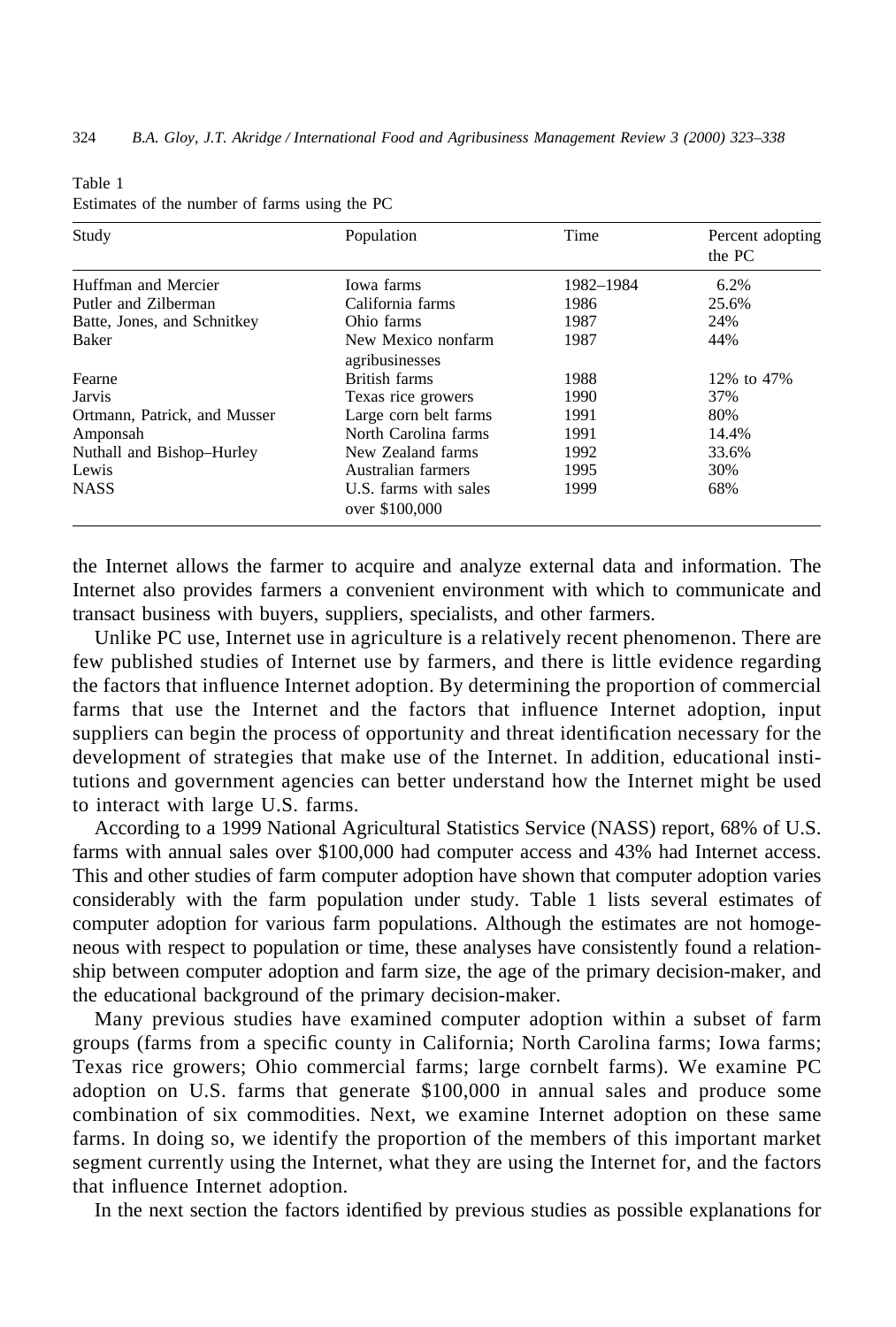PC adoption are presented. Then, the data, hypothesized relationships, and models for both PC and Internet adoption are presented. The results of the analysis and conclusions regarding PC and Internet adoption on large farms are given in the last section.

#### **2. Background**

Computer adoption on U.S. farms has been studied by many researchers (Amponsah, 1995; Ortmann, Patrick, and Musser, 1994; Huffman and Mercier, 1991; Batte, Jones, and Schnitkey, 1990; Jarvis, 1990; Putler and Zilberman, 1988). In general, these researchers have found both personal and business characteristics to be related to PC adoption. Some of the personal characteristics found to be related to PC adoption include level of education, age, and off-farm employment. All of the above studies except Jarvis (1990) found a significant relationship between a farmer's educational level and PC adoption. Only Jarvis (1990) and Amponsah (1995) failed to find a significant relationship between the age of the primary decision-maker and PC adoption. Huffman and Mercier (1991) found that off-farm employment was negatively related to PC adoption. However, Jarvis (1990) found no relationship between the percentage of gross farm income generated by off-farm sources and the probability of PC adoption.

These results for farms can be contrasted with those of Baker (1992) who studied PC adoption in nonfarm agribusinesses. Baker (1992) found no support for a relationship between personal characteristics and PC adoption. He hypothesized that the lack of a relationship between personal characteristics and PC adoption was because of more decentralized decision making processes in nonfarm agribusinesses.

Business characteristics such as experience with other technology, the use of farm records services, the use of consultants, the size of the farm business, the complexity of the farm business, the level of farm income, the type of commodities produced by the farm, and the number of employees have been hypothesized to affect PC adoption (Lewis, 1998; Amponsah, 1995; Baker, 1992; Huffman and Mercier, 1991; Batte, Jones, Schnitkey, 1990; Jarvis, 1990; Putler and Zilberman, 1988). There is less consistency in the relationship between PC adoption and business characteristics than that found between PC adoption and personal characteristics. It appears that there is a positive relationship between measures of farm size and PC adoption (Amponsah, 1995; Ortmann, Patrick, and Musser, 1994; Batte, Jones, and Schnitkey, 1990; Putler and Zilberman, 1988). Although related to farm size, increases in the complexity of the farming operation have also been found to be related to PC adoption (Huffman and Mercier, 1991; Jarvis, 1990). Researchers have also documented relationships between the production of specific commodities (dairy, corn, cotton, etc.) and computer adoption (Huffman and Mercier, 1991; Batte, Jones, and Schnitkey, 1990; Jarvis, 1990).

These studies have taken the perspective that the computer is an integral tool for turning farm data into information upon which management can act. In other words, the computer is a key element of the managerial information system (MIS) on most farms. Lewis (1998) describes how the sophistication of farm MIS systems has progressed from manual systems to computerized systems. He suggests that the next step in the evolution of the farm MIS system is Internet use.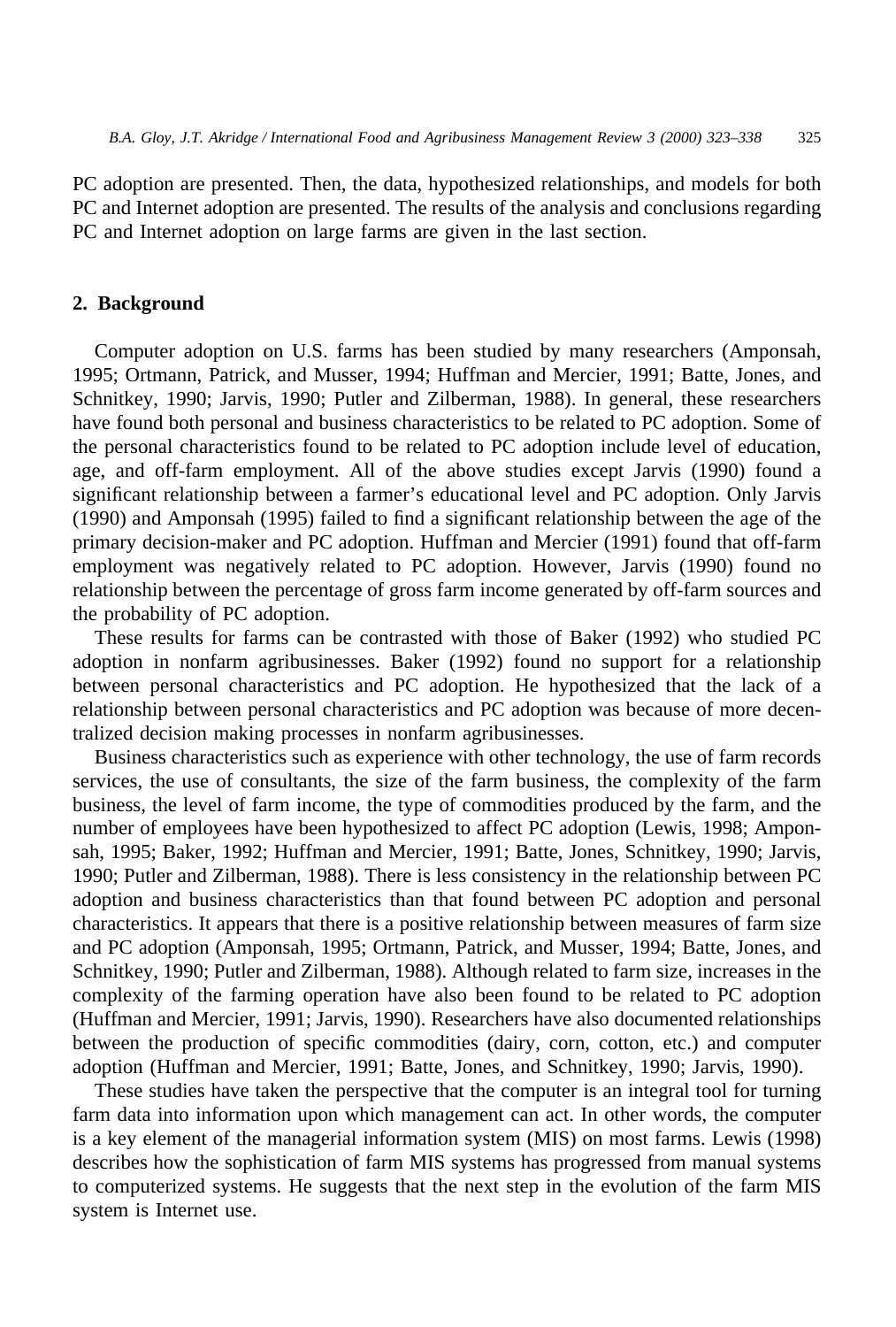An important characteristic of the Internet based MIS system is its ability to transcend information gathering and processing. Thus, although the Internet can be viewed as a modest technological extension of the PC, its implementation and business function could be argued to be very different from the PC's. If this is true, it is likely that the factors that drive PC and Internet adoption will differ.

Studies of the general U.S. population suggest that factors such as education, household income, profession, and age impact Internet adoption by consumers (Lake, 1999). Because these factors have frequently been associated with PC adoption, this would tend to suggest that similar factors determine Internet adoption on U.S. farms. Unfortunately, it is not clear that these studies have controlled for PC adoption or whether the suggested relationships between Internet adoption and the explanatory factors merely reflect the PC adoption decision.

There is considerable variation in the estimates of the size of the U.S. population using the Internet. For instance, Lake (1999) reports that studies of Internet adoption in the general U.S. population have produced estimates of 60 to 100 million households using the Internet. Within the U.S. farm population, Internet adoption in 1999 was estimated at 43% for U.S. farms with sales over \$100,000 (NASS, 1999). While these studies estimate Internet adoption, they do not present rigorous analyses of the factors that influence adoption. This study addresses these shortcomings and focuses on a smaller segment of the nation's farms, commercial farms (sales in excess of \$100,000). Although accounting for only 16.7% of U.S. farms in 1997, these farms are an extremely important market segment for most agricultural input suppliers as they generate 77.3% of the farm sector's cash expenditures (Resource Economics Division, Economic Research Service, 1998).

# **3. Data**

The data used to examine PC and Internet adoption come from a mail survey of 10,500 U.S. farms with sales in excess of \$100,000. The farms were identified from a proprietary database and were selected to meet geographical, farm size, and enterprise targets. With respect to enterprises, farms were targeted according to the predominance of corn/soybeans, wheat/barley, cotton, dairy, beef, and hog operations on farms in the database. Details of the sampling procedure can be found in Akridge et al. (2000) or Gloy (1999).

The initial survey instrument was pretested with farmers in February 1998. After modification, the final survey instrument and a postage paid reply envelope were mailed in March 1998. A follow-up reminder card was sent approximately two weeks after the initial mailing. Next, calls were made to nonrespondents in late March. Data collection ended in April 1998.

Because the survey instrument was quite long, the farms large, and a copy of the results were offered as an incentive for participation (no monetary incentive was employed), the anticipated response was 20%. Of the 10,500 surveys sent, 1,742 usable questionnaires were returned, for a response rate of 16.6%. Corn/soybean growers accounted for the largest percentage of respondents and wheat/barley growers the fewest. The actual response indicated that the expected response rates were slightly overestimated in all enterprises except corn/soybeans. Nearly 61% of the respondents had one enterprise that generated sales of at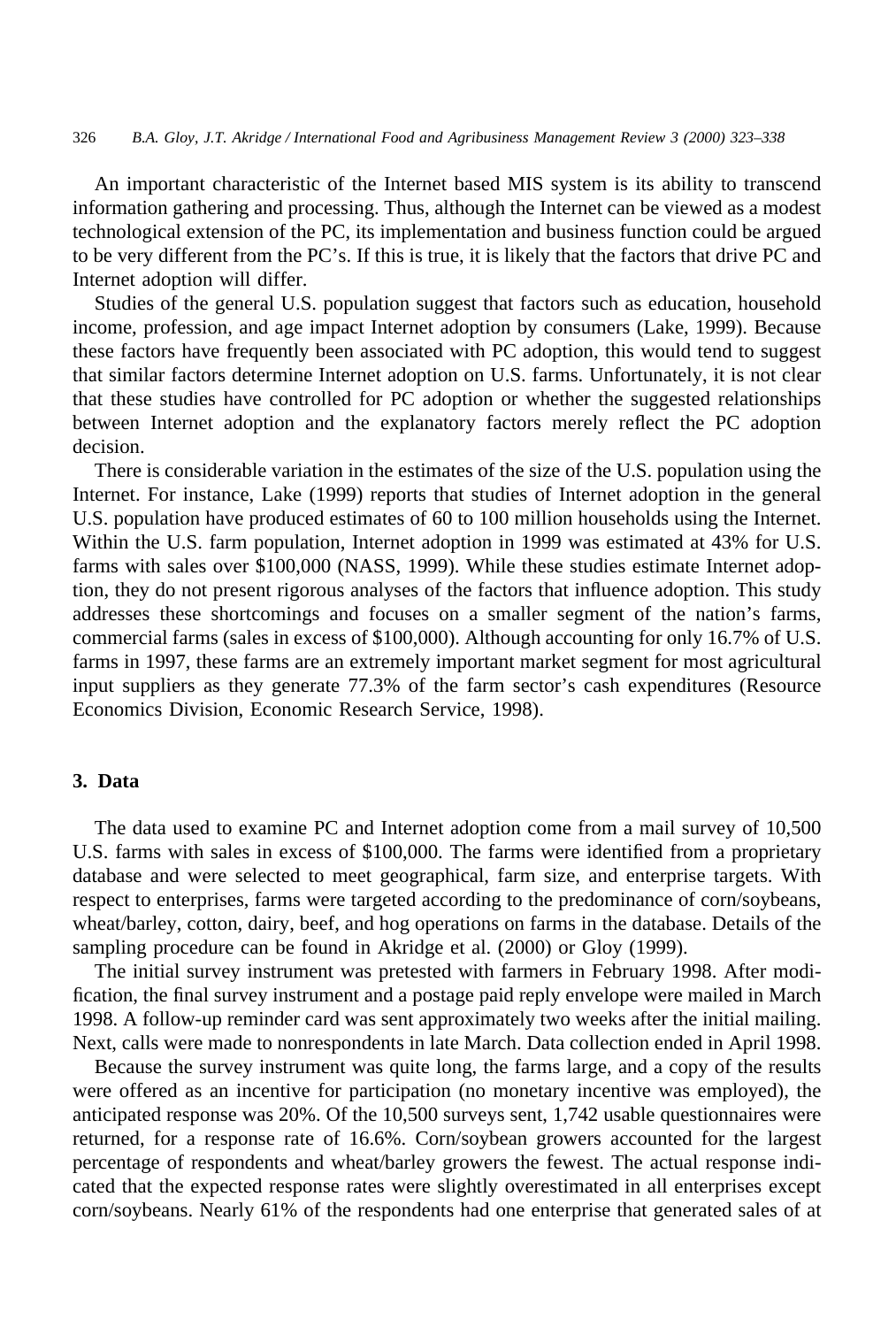Table 2

Personal computer and Internet use by large U.S. farms

| Computer Use                                             | Percent using* |
|----------------------------------------------------------|----------------|
| Use a computer to keep financial records                 | 68%            |
| Use a computer for production planning                   | 39%            |
| Use a computer for communications (Internet, Fax, etc.)  | 38%            |
| Do not own a computer on my farm                         | 17%            |
| Hire a computer farm records service                     | 12%            |
| Own a computer, but do not use it much for farm business | 10%            |
| Internet use                                             |                |
| Do not use Internet                                      | 51%            |
| Obtain product related information                       | 30%            |
| Obtain market related information                        | 26%            |
| Obtain management information                            | 16%            |
| Place orders for products                                | 5%             |
| Participate in a "chat" group                            | 5%             |
| Do not use Internet for farm business purposes           | 5%             |
| Sell or market my products                               | 2%             |

 $* N = 1,662.$ 

least \$500,000 and the remainder had one enterprise with sales of at least \$100,000. Further description of the sampling procedure and the characteristics of the sample can be found in the appendix. A thorough description of the sampling procedure, survey instrument, and an analysis of the correspondence between the expected and actual samples can be found in Akridge et al. (2000) or Gloy (1999).

Respondents were asked several questions related to their farm's use of the PC and Internet. Table 2 shows the percentage of respondents using the PC and Internet for various purposes. The results indicate that 83% of the respondents own a computer. The most popular use of the computer was financial record keeping which was computer assisted on 68% of the farms. Nearly as many commercial producers indicated that they were using the PC for communications (Internet, fax, etc.) (38%) as indicated that they used the PC for production planning purposes (39%).

Nearly half of the respondents indicated that they were using the Internet. The most popular uses of the Internet were obtaining product-related information (30% of respondents) and obtaining market related information (26% of respondents). Only 5% of the respondents had used the Internet to make a purchase, and 2% had sold or marketed a product on the Internet. Thus, it appears that in Spring 1998 the majority of the producers adopting the Internet were using it as a means for gathering external information.

Input suppliers, educational institutions, and government agencies seeking to communicate and conduct business with commercial producers on the Internet will find it important to understand the factors that encourage or discourage PC and Internet adoption. This knowledge will increase their understanding of the characteristics, motivations, and needs of producers adopting these technologies. Because the decision to adopt is a binary choice  $(0 =$  $no, 1 = yes$ ), logistic regression is well suited to predict the probability of adoption as a function of several characteristics hypothesized to influence adoption. When modeling Internet adoption, it is crucial to account for the sequential nature of the PC-Internet adoption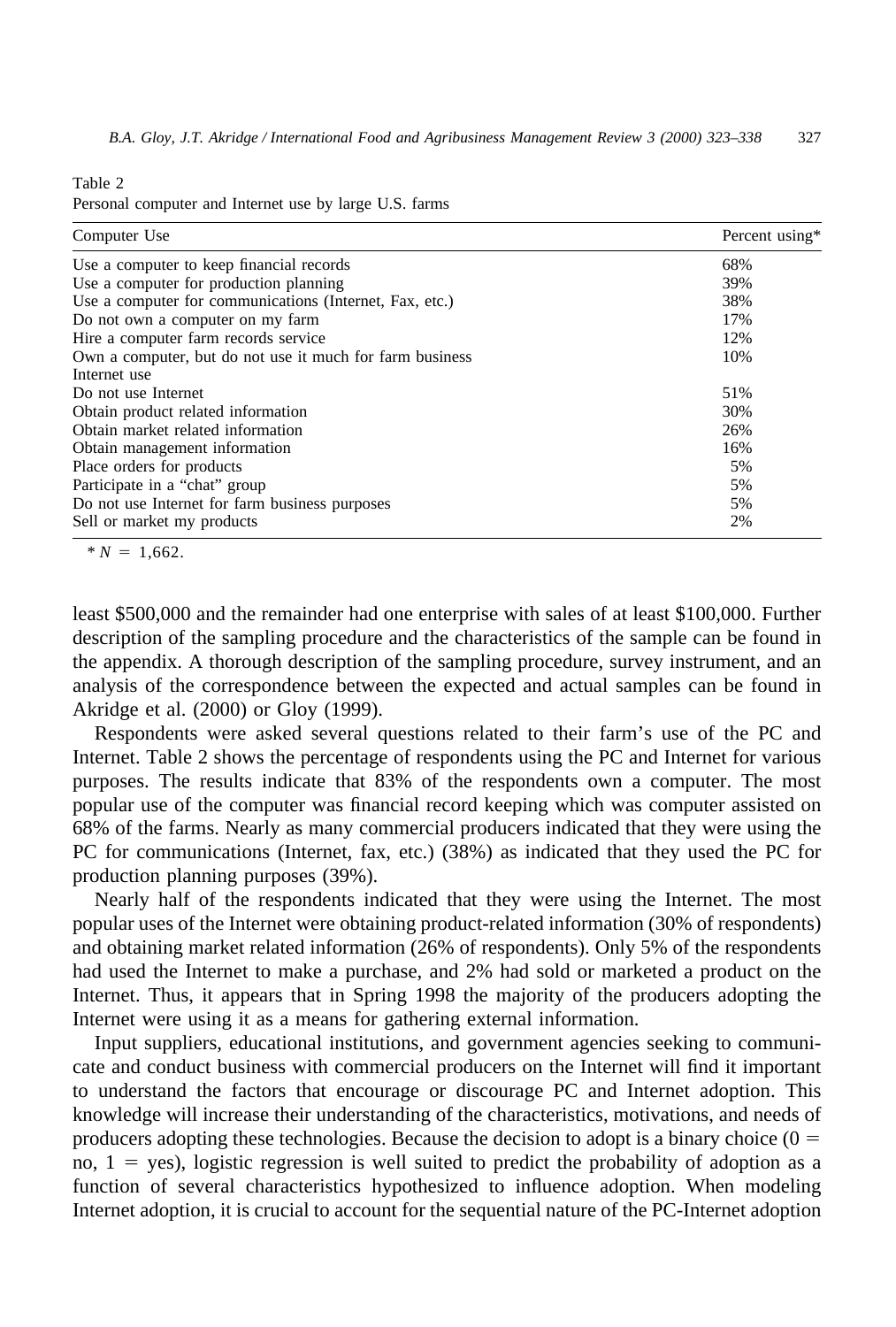process. Because it is virtually necessary to adopt the PC to use the Internet, this is accomplished by estimating the Internet adoption model within the population of producers who have adopted the PC. An alternative view of the adoption decision is that the PC-Internet adoption decision is a joint decision in which producers adopt the PC to access the Internet. Previous studies of the commercial producer marketplace show that computer adoption was 70% in 1993 (Center for Agricultural Business, 1993). Because such a large proportion of commercial farmers had previously adopted the PC, it appears that for commercial farmers the sequential adoption process is more appropriate than the joint adoption process. The next section describes the characteristics hypothesized to influence computer and Internet adoption.

## **4. Description of the variables**

Age  $(AGE<sub>i</sub>)$  and education level  $(EDUC<sub>i</sub>)$  of the farm's primary decision-maker are the personal characteristics included in the adoption models. Consistent with previous studies, it is expected that age will be negatively related to PC adoption and education level will be positively related to PC adoption. Older producers have more established information processing routines and thus have less to gain by adopting the PC (Lewis, 1998; Amponsah, 1995; Batte, Jones, Schnitkey, 1990). Likewise, older producers are likely to have less experience with computers (Putler and Zilberman, 1988). Batte, Jones, and Schnitkey (1990) suggest that computer adoption is unlike adoption of technologies such as hybrid seeds because PC adoption requires substantial learning. Increasing levels of education should be consistent with the ability to learn to use a PC and create value from the information produced by the PC (Amponsah, 1995; Huffman and Mercier, 1991; Batte, Jones, and Schnitkey, 1990; Putler and Zilberman, 1988). Thus, older and less educated producers will be less likely to invest in the learning required to adopt the PC.

After controlling for PC adoption, one can make strong arguments why the age  $(AGE_i)$  of the primary decision-maker might have either a negative impact or no meaningful impact on the probability of Internet adoption. Following the learning argument, it would be reasonable to suggest that the additional investment in learning associated with Internet adoption is much less than that associated with PC adoption. In other words, once it is economically reasonable to cross the learning threshold and adopt the PC, the marginal cost of the learning required to adopt the Internet is modest. Therefore, within the population of PC adopters, it could be expected that age (*AGEi* ) should not be strongly related to Internet adoption. On the other hand, one could argue that the benefits offered by the Internet are much different than those offered by the PC. Thus, even though the PC is needed to use the Internet, the knowledge required to use the PC does not prepare the producer to use the Internet. If this were true, one would expect that within the population of PC adopters, increasing age would reduce the probability of Internet adoption.

With respect to education level, it is expected that better educated managers are more likely to be able to realize the benefits of the Internet. At this point, one of the primary benefits of the Internet is its ability to lower the cost of information gathering. The more educated the manager, the more likely they are to benefit from easier access to information.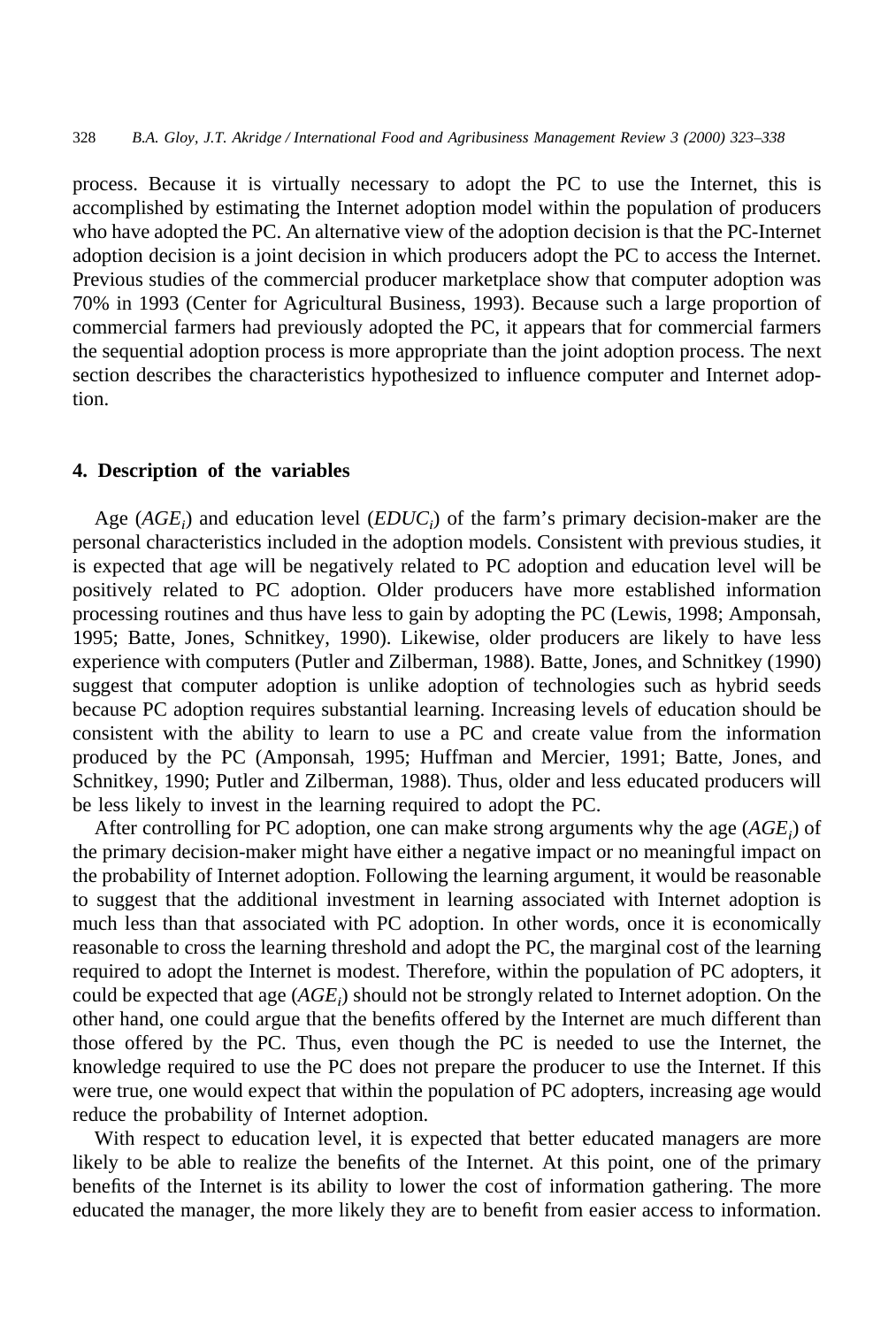Therefore, it is expected that education level,  $(EDUC<sub>i</sub>)$  will be positively related to Internet adoption within the population of PC adopters.

Establishing a computer system has relatively high fixed costs and small marginal costs. Because larger farms generate more transactions, as size increases larger farms are better able to recover the fixed costs of adoption. Therefore, farm size (*SALES*) is expected to be positively related to PC adoption. With respect to Internet adoption, the costs of adopting are relatively modest once the computer has been adopted. Therefore, farm size (*SALES*) is not expected to influence Internet adoption. Because the information processing requirements of various farm enterprises differ, it is expected variables indicating the primary commodity enterprise (*ENT<sub>i</sub>*) of the farm will be significant as a group in both the PC and Internet models.

The formality of the planning process on farms is expected to be positively related to PC and Internet adoption. The *MGMT* variable represents the number of written management plans used by the farm including written cash flow plans, business plans, risk management plans, long-term goals, succession plans, and marketing plans. The more intensive use of these planning tools indicates that the manager has dedicated increasing amounts of time to the strategic planning type activities. The PC and the Internet both offer significant advantages to these managers. The PC's usefulness is centered on turning on-farm data into useful information and in the process of identifying internal strengths and weaknesses. One of the most useful features of the Internet is the ease with which one can gather external information relevant to the farm business. Both types of information facilitate the planning process. Therefore, it is believed that more intensive use of management plans will increase the probability of both PC and Internet adoption.

The number of full-time hired, nonfamily farm employees (*EMPL*) is expected to be positively related to PC and Internet adoption. Farms with large numbers of employees must keep employment records. Likewise, the number of employees on the farm is a measure of the complexity the farming operation. The greater the number of employees, the greater the likelihood that the manager will have the time to conduct sophisticated analyses. This makes it more likely that she/he will utilize the benefits of computerized analysis and information seeking.

The involvement of the primary decision-maker with physical farm work (*PHYSICAL*) is expected to reduce the probability of both PC and Internet adoption. It is believed that managers not involved with physical labor are more inclined to be involved in a general manager's role. As such, managers not participating in physical labor are likely to be spending considerable time planning, gathering, and processing information. The PC and the Internet both offer these individuals considerable advantages in information processing and acquisition.

Respondents were also asked to indicate their agreement with several goal statements on a five-point Likert scale. The goals included in the adoption models were to maximize profitability (*MAXPROF*), to maximize production per unit of input (*MAXPROD*), and to increase the amount of free time for family and leisure (*FREE*). Both PC and Internet adoption are expected to be positively related to increasing agreement with the maximize profit, maximize production, and increase free time goals. It is expected that producers more focused on maximizing profit and production will perceive that the PC and Internet are tools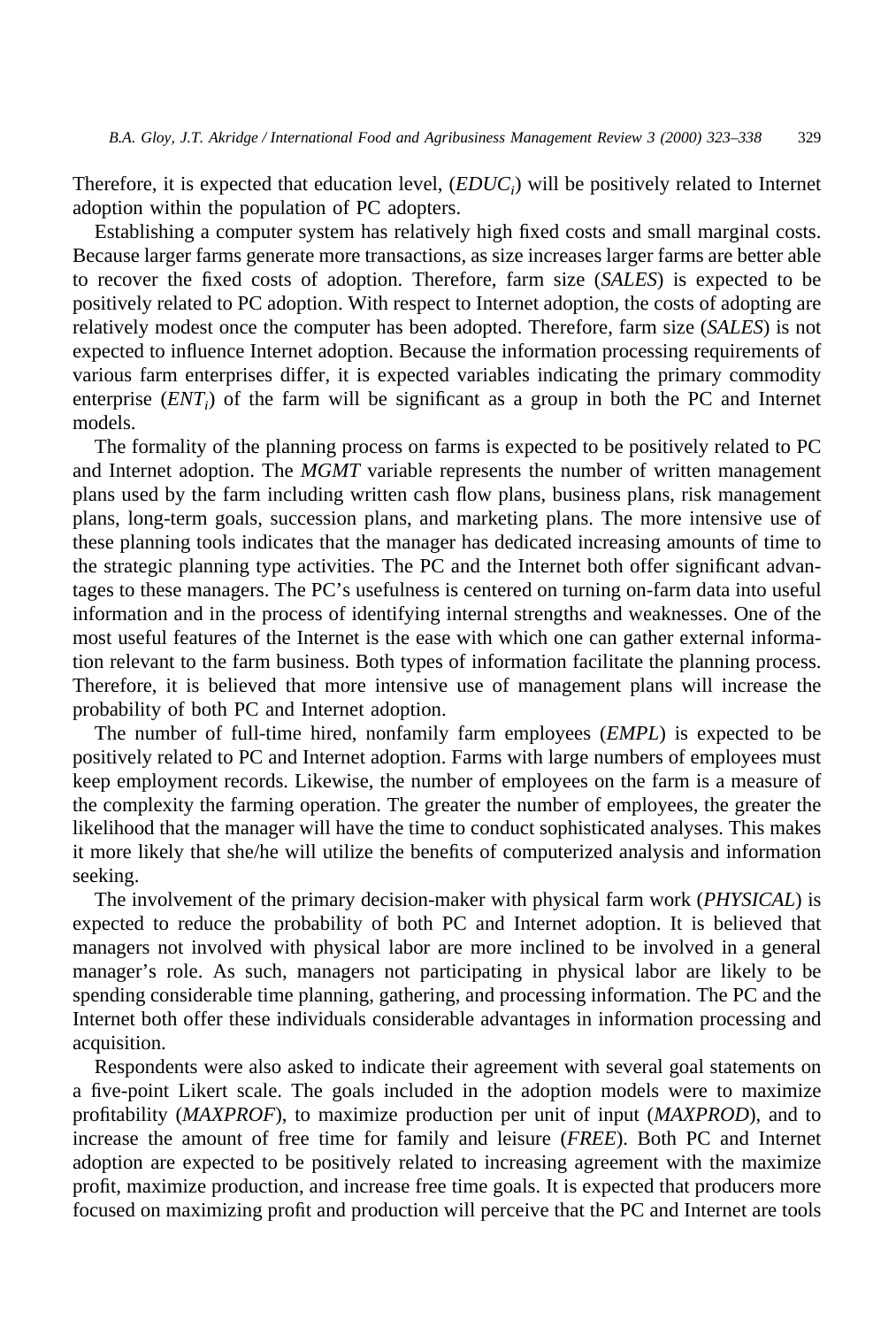that can be used to achieve these goals. The PC allows the producer to more efficiently keep records and analyze production information. Likewise, the Internet can potentially offer the producer a great deal of convenience in acquiring information. In addition, the e-commerce strategies of many firms are focused on providing a more convenient way to make purchasing decisions.

Gloy and Akridge (1999) found that four market segments characterize commercial producers' attitudes toward the bundle of goods and services that might be provided by agricultural input suppliers. Membership in these buying segments is expected to influence PC and Internet adoption. Segment membership was accounted for with a set of indicator variables for Price buyers (*PRICE*), Convenience buyers (*CONV*), and Performance buyers (*PERF*) (Balance buyers were the omitted group). Because Price buyers were focused on purchasing from suppliers with the lowest priced products and services it is expected that they will find the Internet to be an extremely useful tool. Performance buyers were generally interested in product performance factors when selecting their input suppliers. It is expected that Performance buyers will be more likely to adopt both the PC and the Internet than members of the Convenience segment. Performance buyers should find the PC useful in analyzing the internal data generated by their operations and the Internet useful for accessing external production and marketing information. Because Convenience buyers were very reliant on local influences and local dealers, it is expected that they will be less likely to find the Internet useful. Balance buyers demanded a wide array of services and information and reasonable prices. These producers should find the Internet and PC quite useful and are expected to be more likely to adopt the PC and Internet than Convenience buyers.

## **5. Model**

The probability of PC adoption was estimated with the logistic regression equation in (1).

$$
\ln\left(\frac{p}{1-p}\right) = \beta_0 + \sum_{i=1}^{4} \beta_i AGE_i + \sum_{i=5}^{10} \beta_i EDUC_i + \beta_{11} SALES + \sum_{i=12}^{16} \beta_i ENT_i
$$
  
+  $\beta_{17} M G M T + \beta_{18} EMPL + \beta_{19} PHYSICAL + \beta_{20} MAXPROF$  (1)  
+  $\beta_{21} MAXPROD + \beta_{22} FREE + \sum_{i=23}^{25} \beta_i SEGMENT_i$ 

where *ln* is the natural logarithm, *p* is the probability of adopting the computer; the  $\beta_{i's}$  are parameters to be estimated; *AGE<sub>i</sub>* is a series of four indicator variables for membership in an age category (less than 35 years old is the omitted group); *EDUC<sub>i</sub>* is a series of six indicator variables for membership in a specific education category (attended high school is the omitted group); *SALES* is total farm sales in dollars; *ENT<sub>i</sub>* is a series of five indicator variables representing the farm commodity enterprise that generates the greatest sales (corn/soybeans is the omitted group); *MGMT* is an index which ranges from 0 to 6 and represents the level of written long-term business planning used by management  $(0 = few$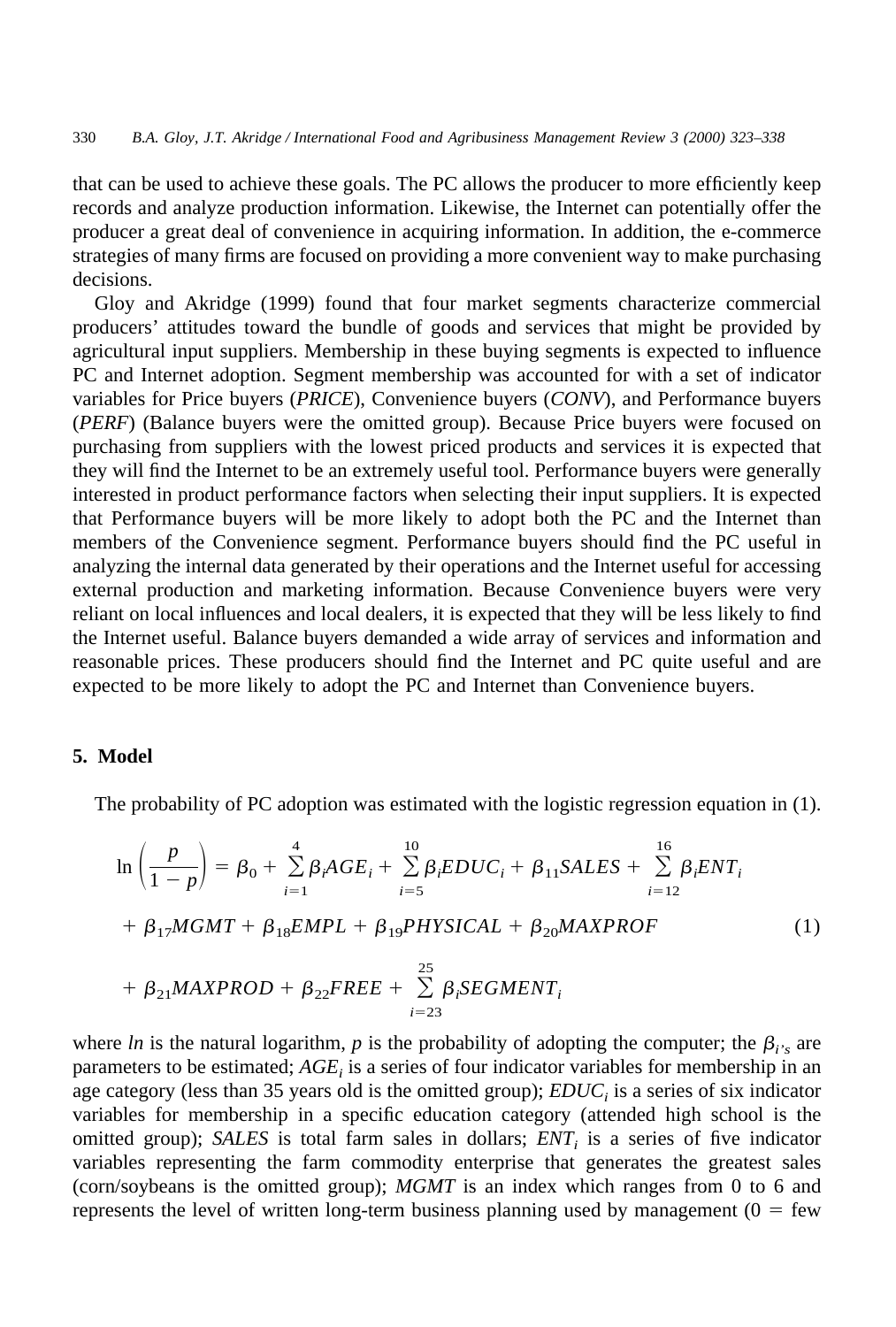written business plans,  $6 =$  written management plans for most long-term business needs); *EMPL* is the number of full-time hired, nonfamily farm employees; *PHYSICAL* is an indicator variable indicating that the primary decision maker is involved in physical work  $(0 = no, 1 = yes)$ ; *MAXPROD, MAXPROF*, and *FREE* are the importance of each goal measured on a five-point Likert scale  $(1 = not at all important, 5 = very important);$  and *SEGMENT<sub>i</sub>* is a series of three indicator variables for buying segment membership (the Balance segment is omitted).

To model the probability of Internet adoption one must control for computer adoption. One possibility is to change the dependent variable in (1) to the natural logarithm of the odds of Internet use and estimate (1) with an additional indicator variable identifying computer owners and interaction effects between computer ownership and all the other variables in the model. An alternative is to replace the dependent variable with the natural logarithm of the odds of Internet adoption and control for computer ownership by only estimating the model within the population of commercial producers that had already adopted the PC. Because only 4% of the total respondents used the Internet without owning a computer, the latter approach was adopted.

#### **6. Results**

The logistic regression models were estimated with the logistic procedure in SAS V7 (SAS, 1989). The parameter estimates for the PC adoption model are given in Table 3. The chi-square statistic for the likelihood ratio test of the joint significance of all the nonintercept parameters is highly significant and the model correctly classifies 84% of the respondents. The statistical significance of the individual parameters was assessed with a Wald test statistic, which has a chi-square distribution. The significance of the groups of indicator variables for age, education, commodity enterprise, and market segment were assessed with likelihood ratio tests. The marginal change in probability was calculated as the product of the parameter estimate and the logistic density function evaluated at the mean of all the explanatory variables. $<sup>1</sup>$ </sup>

Consistent with previous studies, age and education are important in explaining the probability of PC adoption. However, the probability of PC adoption does not generally fall as age increases. For instance, other things equal, respondents in the 35 to 44 and 45 to 54 year old age groups have a greater probability of adopting the PC than those under 35 years of age. Above 54 years of age, the probability of computer adoption falls. Levels of education above high school attendance increase the likelihood of computer adoption, with a master's level education and beyond greatly increasing the probability of adoption.

Several firm characteristics were important in explaining PC adoption. Total farm sales were positively related to adoption, but its marginal effect on the probability of adoption was quite small. With other variables held at their averages, an extremely large increase in total sales is required to increase the probability of adoption by one percentage. In other words, the relationship between size and computer adoption exists, but its practical effect on the probability of adoption is small. Increasing use of full-time hired, nonfamily employees increased the probability of PC adoption. In general, one would expect that a greater number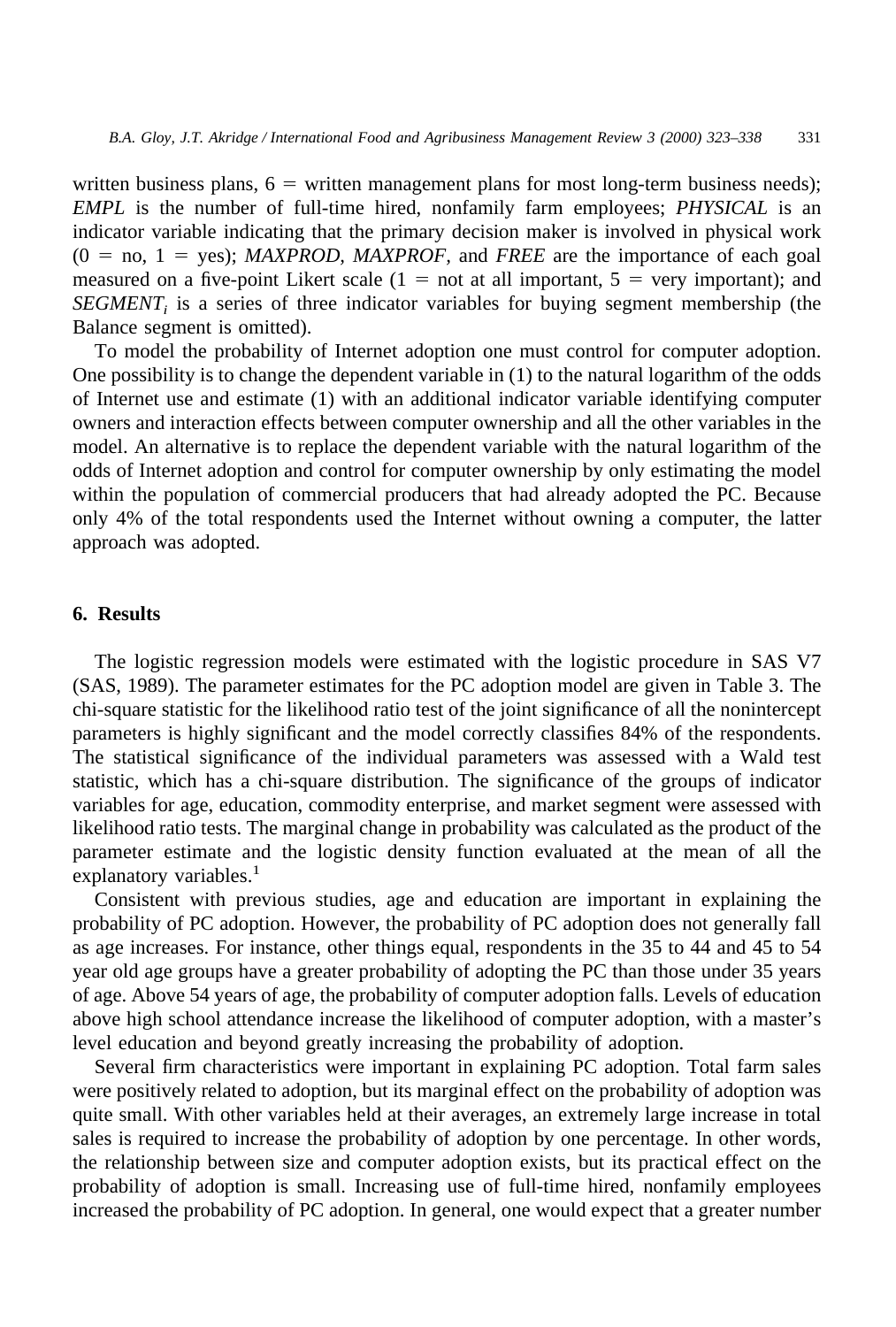| Variable          | Description                                            | Estimate   | Wald<br>$\chi$ -square<br>statistic | $\chi$ -Square<br>statistic for<br><b>LRT</b> | Marginal<br>effects |
|-------------------|--------------------------------------------------------|------------|-------------------------------------|-----------------------------------------------|---------------------|
| Intercept         |                                                        | $-1.7441$  | $4.05**$                            |                                               |                     |
| AGE1              | $35-44$ years                                          | 0.3329     | 1.29                                | 16.415***                                     | 0.0242              |
| AGE2              | $45-54$ years                                          | 0.1423     | 0.25                                |                                               | 0.0104              |
| AGE3              | $55-64$ years                                          | $-0.3370$  | 1.33                                |                                               | $-0.0245$           |
| AGE4              | 65 and over                                            | $-0.7984$  | $5.22**$                            |                                               | $-0.0581$           |
| EDUC1             | high school graduate                                   | 0.9452     | $6.08**$                            | 36.893***                                     | 0.0688              |
| EDUC <sub>2</sub> | graduate of 2 year college,                            | 1.6638     | 13.34***                            |                                               | 0.1212              |
|                   | trade program                                          |            |                                     |                                               |                     |
| EDUC3             | some 4 year college                                    | 1.7819     | 17.37***                            |                                               | 0.1298              |
| EDUC <sub>4</sub> | college graduate                                       | 1.5838     | $15.56***$                          |                                               | 0.1153              |
| EDUC <sub>5</sub> | masters degree                                         | 3.2746     | 9.14***                             |                                               | 0.2385              |
| EDUC <sub>6</sub> | advanced degree work                                   | 2.5978     | $9.61***$                           |                                               | 0.1892              |
| <b>SALES</b>      | total farm sales                                       | $5.2E - 7$ | 8.99***                             |                                               | 3.8E-08             |
| Wheat/Barley      | enterprise                                             | $-0.2817$  | 1.06                                | 1.762                                         | $-2.1E - 02$        |
| Cotton            | enterprise                                             | $-0.2527$  | 0.72                                |                                               | $-1.8E - 02$        |
| Cattle            | enterprise                                             | $-0.0947$  | 0.12                                |                                               | $-6.9E - 03$        |
| Dairy             | enterprise                                             | $-0.1463$  | 0.31                                |                                               | $-1.1E - 02$        |
| Hogs              | enterprise                                             | 0.0327     | 0.01                                |                                               | $2.4E - 03$         |
| MGMT              | written management plans                               | 0.1477     | 5.94**                              |                                               | $1.1E - 02$         |
| <b>EMPL</b>       | hired nonfamily employees                              | 0.2461     | $13.15***$                          |                                               | 0.0179              |
| PHYSICAL          | participation in physical labor                        | $-0.8998$  | $4.55**$                            |                                               | $-0.0655$           |
| MAXPROD           | goal                                                   | 0.0635     | 0.30                                |                                               | 0.0046              |
| <b>MAXPROF</b>    | goal                                                   | 0.2924     | $4.52**$                            |                                               | 0.0213              |
| <b>FREE</b>       | goal                                                   | 0.1197     | 1.54                                |                                               | 0.0087              |
| Convenience       | segment                                                | $-0.1560$  | 0.46                                | 1.074                                         | $-0.0114$           |
| Performance       | segment                                                | 0.0102     | 0.31                                |                                               | 0.0007              |
| Price             | segment                                                | 0.1288     | 0.00                                |                                               | 0.0094              |
|                   | Likelihood ratio test statistic for model significance |            |                                     | 176.74***                                     |                     |
|                   | Percent of observations classified correctly           |            |                                     | 84%                                           |                     |

Parameter estimates for personal computer adoption model

Table 3

\* Indicates significance at the 0.10 level; \*\* indicates significance at the 0.05 level; \*\*\* indicates significance at the 0.01 level.

of employees increases the strain on manual record keeping and encourages PC adoption. It is also likely that increasing the number of employees frees time for the primary decisionmaker to undertake detailed analyses for which the PC is extremely useful. In addition, increasing numbers of employees is possibly related to the sophistication and complexity of the farm business. The positive significant coefficient on the *MGMT* variable indicates that increasing use of written business plans increases the probability of PC adoption. This suggests that managers making use of sophisticated planning techniques are likely to find the computer more useful than producers using few written plans.

Of the three goals considered, only the maximize profitability goal (*MAXPROF*) was important in explaining PC adoption. It is possible that farms focused on profit maximization can see clear value in the organizational and information processing benefits of the computer. The lack of a relationship between the maximize production goal (*MAXPROD*) and PC adoption was surprising as one would expect that producers with a production focus would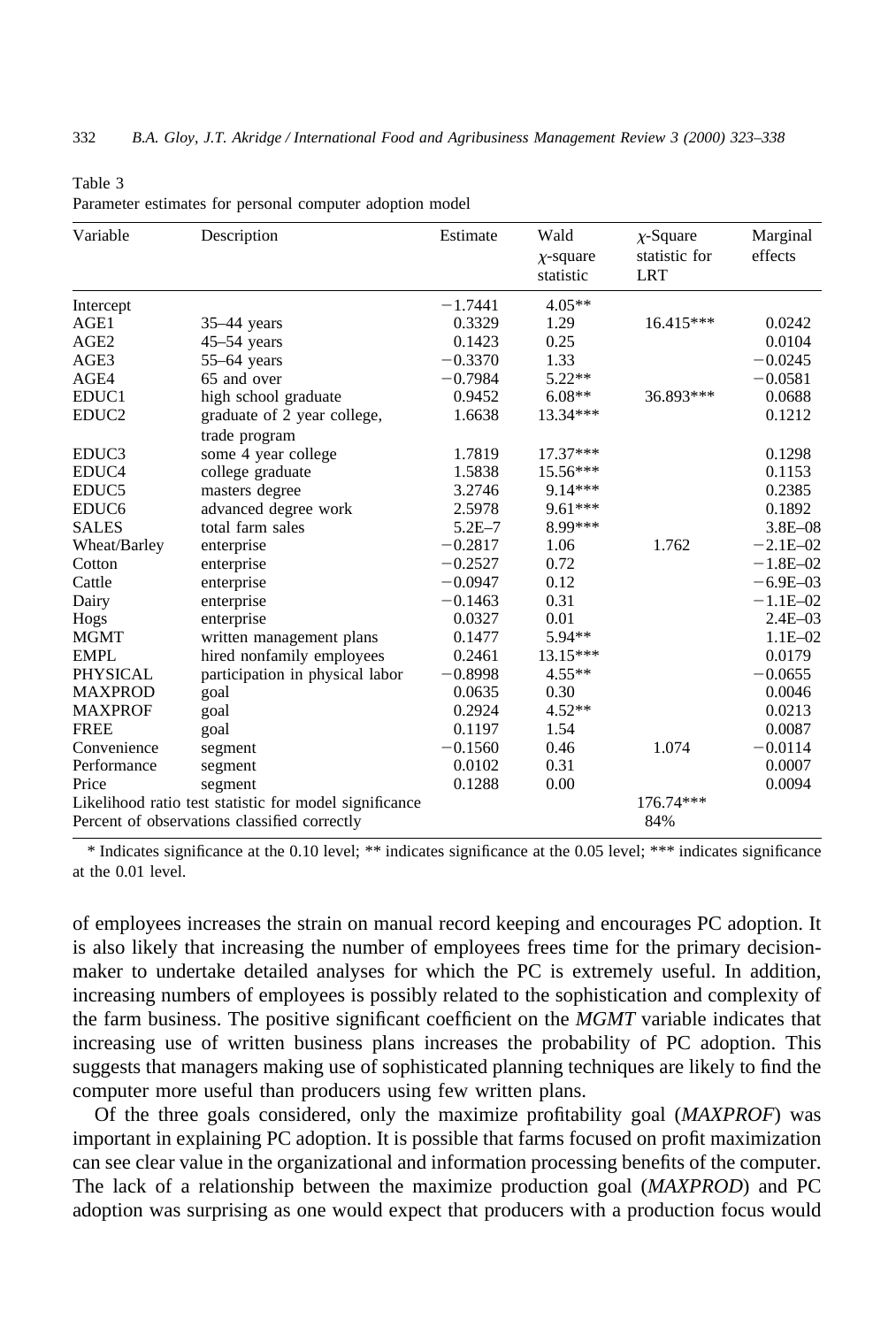be more interested in tracking past production and undertaking computerized analyses designed to optimize production. Likewise, the importance of the goal of increasing the amount of free time for family and leisure (*FREE*) was not important in explaining PC adoption. The lack of importance of these goals suggests that these motivations are not sufficient for PC adoption. Perhaps producers do not see the PC as tool that facilitates achieving these goals.

The farm's primary commodity enterprise was not significant in explaining PC adoption, indicating that other things equal, the six primary commodity enterprise classes had roughly the same likelihood of PC adoption. Buying segment membership was not important in determining the probability of PC adoption. This provides some evidence that the characteristics of the bundle of goods and services demanded by farmers does not differ dramatically among PC adopters and nonadopters. This suggests that the motivations encouraging adoption are different from those motivating product and service purchase decisions.

### **7. Internet use**

The results of the Internet model are presented in Table 4. Again, the likelihood ratio test statistic for the joint explanatory power of the independent variables was highly significant. The model correctly classified 61% of the respondents. Several strong relationships emerged between the explanatory variables and Internet adoption.

As in the PC adoption model, personal characteristics were important in explaining the probability of Internet use. Unlike the PC model, the probability of Internet use declined with all age levels. The marginal effects of the age variables were also large. For instance, at mean variable levels, individuals over 65 years of age were 27% less likely to use the Internet than those under 35 years of age. Because these producers have already adopted the PC, this result strongly suggests that the Internet is viewed as a much different technology than the computer and that age related factors are limiting Internet adoption. These factors likely include learning how to use the new technology as well as differing information needs. Older producers may find the information gathering aspects of the Internet less useful than younger producers. It also indicates that even after producers have adopted the PC, age is extremely important in determining Internet adoption.

Although significant as a group, significant differences in the probability of Internet adoption associated with education did not emerge until the individual reached the masters level (and above). These higher levels of education also had large effects on the probability of adoption. Other things equal, greater levels of education were required to see the value of the Internet. Again, to the extent that information gathering is one of the Internet's most useful features, it is possible that the information needs of more educated producers are different from their less educated counterparts. Likewise, this result might stem from an ability to learn to make use of new technologies.

As expected, there is not a strong relationship between farm size (*SALES*) and Internet use. There are strong relationships between variables such as *MGMT, EMPL,* and *PHYSICAL.* The strong relationship between the *MGMT* variable and the probability of Internet use indicates that other things equal, an increase in the intensity of farm planning increases the likelihood of Internet use. This result is reasonable given that the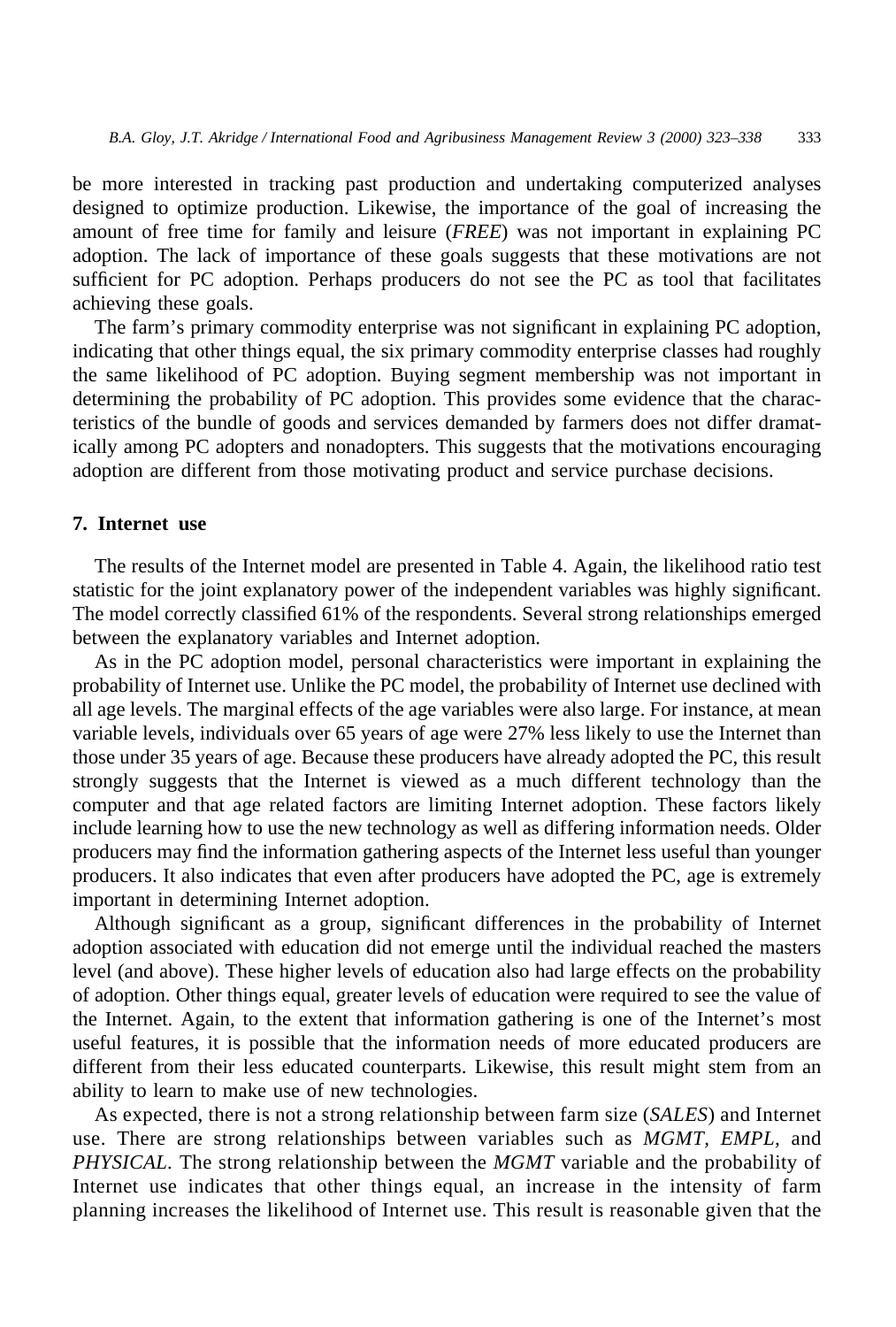|--|--|

| Variable                                     | Description                                            | Estimate  | Wald<br>$\chi$ -square<br>statistic | $\chi$ -Square<br>statistic for<br><b>LRT</b> | Marginal<br>effects |
|----------------------------------------------|--------------------------------------------------------|-----------|-------------------------------------|-----------------------------------------------|---------------------|
| Intercept                                    |                                                        | 1.3015    | 2.61                                |                                               |                     |
| AGE1                                         | 35-44 years                                            | $-0.3491$ | 2.46                                | 17.301***                                     | $-0.0870$           |
| AGE2                                         | $45-54$ years                                          | $-0.4696$ | $4.68*$                             |                                               | $-0.1170$           |
| AGE3                                         | $55-64$ years                                          | $-0.8150$ | 11.47***                            |                                               | $-0.2031$           |
| AGE4                                         | 65 and over                                            | $-1.0871$ | 11.28***                            |                                               | $-0.2709$           |
| EDUC1                                        | high school graduate                                   | $-0.2074$ | 0.20                                | 46.844 ***                                    | $-0.0517$           |
| EDUC <sub>2</sub>                            | graduate of 2 year                                     | $-0.0323$ | 0.00                                |                                               | $-0.0080$           |
|                                              | college, trade program                                 |           |                                     |                                               |                     |
| EDUC3                                        | some 4 year college                                    | $-0.1146$ | 0.06                                |                                               | $-0.0286$           |
| EDUC <sub>4</sub>                            | college graduate                                       | 0.6395    | 1.85                                |                                               | 0.1594              |
| EDUC <sub>5</sub>                            | masters degree                                         | 1.4972    | $6.35**$                            |                                               | 0.3731              |
| EDUC <sub>6</sub>                            | advanced degree work                                   | 0.8574    | 2.03                                |                                               | 0.2136              |
| <b>SALES</b>                                 | total farm sales                                       | $-2.5E-8$ | 0.40                                |                                               | $-6.2E - 09$        |
| Wheat/Barley                                 | enterprise                                             | 0.1103    | 0.22                                | 2.704                                         | $2.8E - 02$         |
| Cotton                                       | enterprise                                             | 0.1081    | 0.24                                |                                               | $2.7E - 02$         |
| Cattle                                       | enterprise                                             | $-0.0358$ | 0.03                                |                                               | $-8.9E - 03$        |
| Dairy                                        | enterprise                                             | $-0.0301$ | 0.02                                |                                               | $-7.5E - 03$        |
| Hogs                                         | enterprise                                             | $-0.2397$ | 1.37                                |                                               | $-6.0E - 02$        |
| MGMT                                         | written management plans                               | 0.1437    | 11.24 ***                           |                                               | $-3.6E - 02$        |
| <b>EMPL</b>                                  | hired nonfamily employees                              | 0.0432    | 5.83**                              |                                               | 0.0108              |
| <b>PHYSICAL</b>                              | participation in physical labor                        | $-0.8886$ | $11.65***$                          |                                               | $-0.2214$           |
| <b>MAXPROD</b>                               | goal                                                   | 0.0422    | 0.19                                |                                               | 0.0105              |
| <b>MAXPROF</b>                               | goal                                                   | $-0.1629$ | 1.61                                |                                               | $-0.0406$           |
| <b>FREE</b>                                  | goal                                                   | 0.0710    | 0.85                                |                                               | 0.0177              |
| Convenience                                  | segment                                                | $-0.0948$ | 0.24                                | 2.831                                         | $-0.0236$           |
| Performance                                  | segment                                                | $-0.3053$ | 2.69                                |                                               | $-0.0761$           |
| Price                                        | segment                                                | $-0.0263$ | 0.02                                |                                               | $-0.0066$           |
|                                              | Likelihood ratio test statistic for model significance |           |                                     | 131.37***                                     |                     |
| Percent of observations classified correctly |                                                        |           | 61%                                 |                                               |                     |

Parameter estimates for Internet adoption model

\* Indicates significance at the 0.10 level; \*\* indicates significance at the 0.05 level; and \*\*\* indicates significance at the 0.01 level.

two most common uses of the Internet were for gathering product and price information. The participation of the manager in farm physical labor was negatively related to adoption. This is likely indicative of the amount of time the manager spends gathering information for the farm business. Likewise, the number of employees (*EMPL*) on the farm was positively related to adoption. Together these results suggest that the manager's role in the farm business is important in determining Internet adoption. As the manager hires more employees, they have more time for analyses and information gathering, and when the manager does not participate in physical labor at all, it again greatly increases the time that the manager has for these purposes.

None of the goal statements were significantly related to Internet use. This indicates that at this time, producers have yet to perceive a clear relationship between Internet use and maximizing profit, maximizing production, or increasing the amount of free time available for family or leisure. The lack of the existence of a relationship between the increase free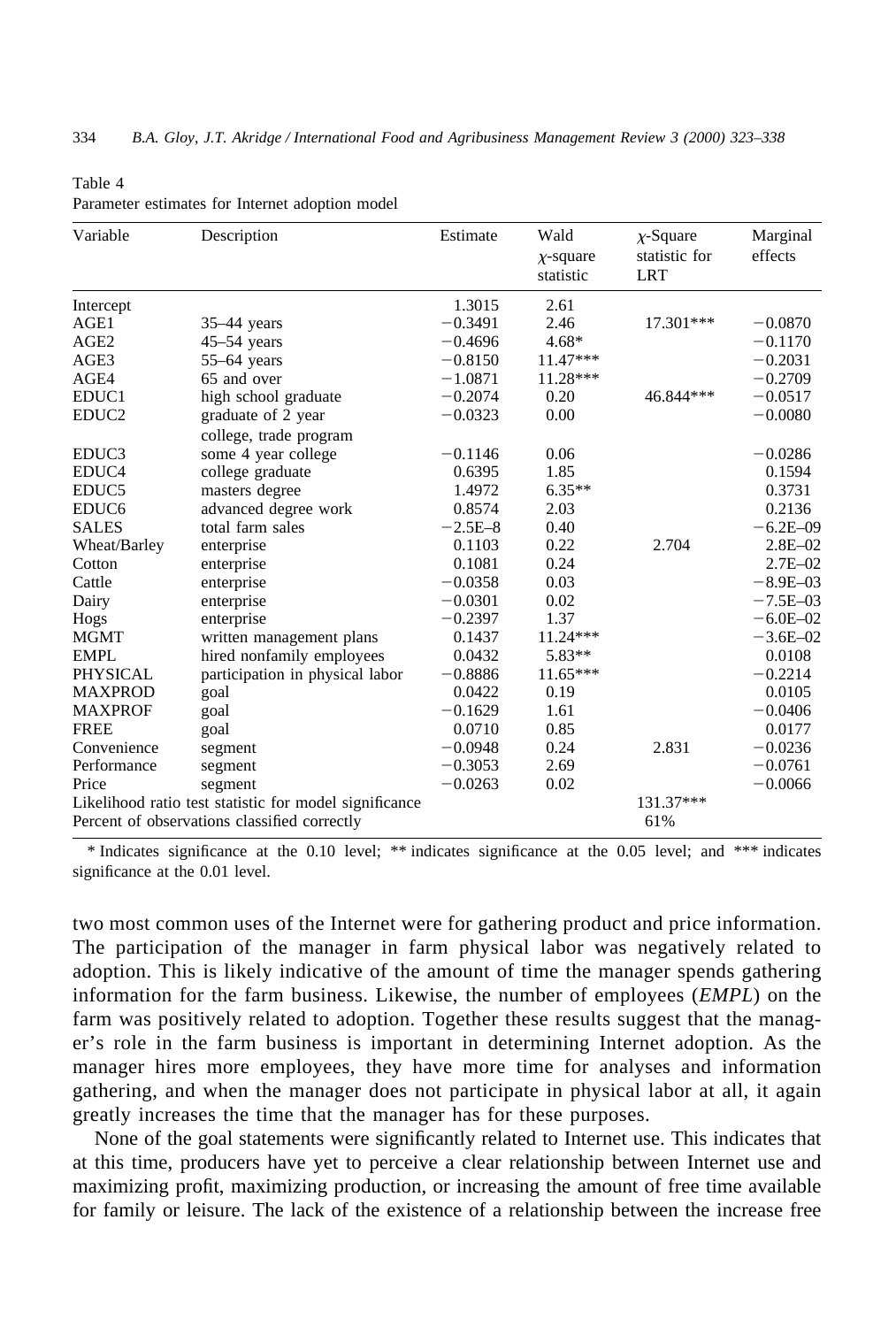time (*FREE*) goal indicates that producers do not perceive that the Internet is able to reduce the amount of time that they spend managing their business. Likewise, although buying segments exist in this market, segment membership was not significant in explaining Internet adoption. This provides some evidence that the farmers using the Internet are not the most price conscious or performance minded producers. As with the case of PC adoption, this result suggests that the motivations governing product and service purchase decisions are somewhat different than adoption motives.

## **8. Conclusions**

This paper examined the adoption of two related technologies, the personal computer and the Internet. Age and education were found to be important factors in the adoption of both technologies. The importance of these factors is believed to be related in part to the amount of learning required to implement the technologies and the learning required to make the technologies useful. After controlling for PC adoption, the continuing importance of these factors in Internet adoption suggests that producers perceive the Internet to be quite different from the PC.

Managers using detailed management plans were much more likely to adopt the Internet. This relationship suggests that producers are likely searching for information that facilitates their planning process on the Internet. The existence of a strong relationship between the maximize profit goal and computer adoption indicates that farm managers seem to perceive the PC as a profit maximizing input. On the other hand, Internet adoption was not strongly related to the maximize profit, maximize production, or increase free time farm goals. This implies that producers are unsure as to how the Internet might be used to achieve their goals.

The farms in this study were all large farms, each having at least one commodity enterprise that generated annual sales in excess of \$100,000. The lack of a relationship between total farm sales and Internet adoption should be taken in the context of the sample. However, the importance of personal characteristics and general lack of importance of many business characteristics such as size, enterprise type, and customer segment membership in the Internet adoption model is interesting. Marketers are reminded that although these businesses are large and sophisticated, adoption decisions are strongly influenced by the personal characteristics of the primary decisionmaker.

The ability to access the Internet, cost of accessing the Internet, and the content of the Internet are also important considerations that impact Internet use. These factors appear to be changing quite rapidly. Internet availability in rural areas appears to be increasing, and the costs of accessing the Internet are falling as more competitors offer access. It is believed that increased availability and lower access costs will work to encourage adoption. Similarly, the amount of agricultural content on the Internet is also rapidly growing and more firms are offering products for sale on the Internet. These developments are expected to draw more producers to the Internet. Despite these changes, it is likely that personal characteristics of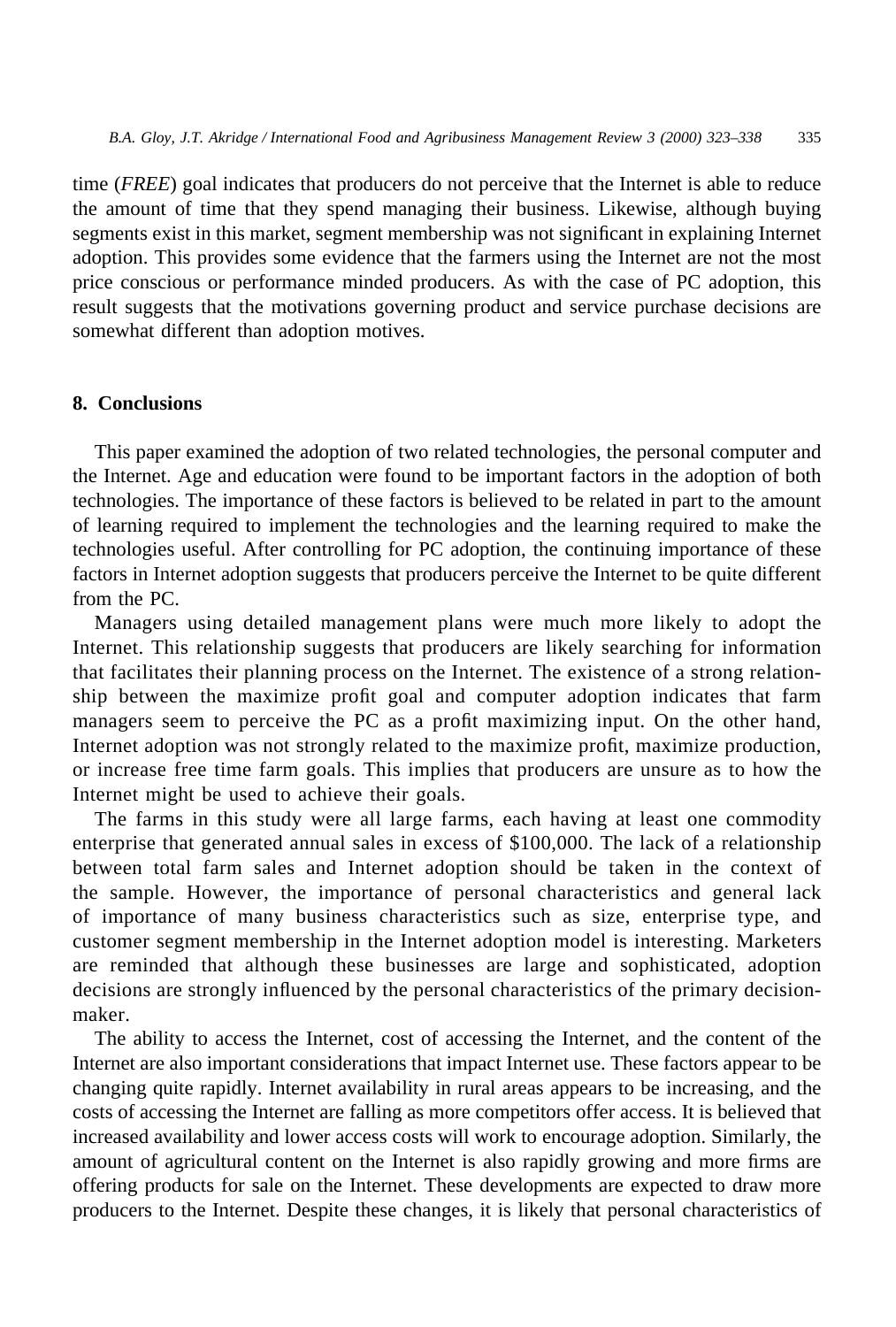commercial producers such as age and education will continue to be important in explaining Internet adoption.

The Internet presents managers with different features than the PC. The most obvious of these is a tool with which to gather external information rather than to simply process internal information. The Internet also provides a communication medium that differs from the uses of the PC. Firms wishing to communicate and transact business with producers via the Internet must realize that their audience is different from ordinary farm PC users. It is also likely that programs designed to help the producer integrate the Internet into farm management activities would be of value to many commercial producers.

## **Notes**

1. Greene (1997) demonstrates that this slope approximation can be relatively good even in the case of indicator variables. Because there are four sets of indicator variables the marginal effects of the indicator variable would have to be calculated for each of the possible cases, for example, under 35 with high school education with wheat/barley primary enterprise and price segment member, under 35 with high school education with wheat/barley primary enterprise and performance segment member, and so forth.

# **Acknowledgment**

The authors wish to thank an anonymous reviewer for helpful comments.

# **Appendix**

The farms in the sample were identified from a proprietary database that contained information on farm size, enterprise type, and location. Based on the desired response rates, 10,500 surveys were mailed to farms believed to have sales in excess of \$100,000. The six enterprises targeted were corn/soybeans, wheat/barley, cotton, dairy, cattle, and hogs. Geographic targeting was accomplished by ranking production/inventory of each of the six commodities by state. The smallest number of states required to account for 75% of production/inventory of each commodity were then identified. Finally, individual producers located in these states were identified for sampling. A complete discussion of the survey design, data collection procedure, and response can be found in Akridge et al. (2000). To address nonresponse bias, the respondent demographics were compared to Census of Agriculture data. The response by geographic and enterprise classes were evaluated with respect to prior expectations and found to be very similar. Producers in enterprise-statefarm size cells with low response rates were identified and additional calls were made to individuals in these cells to encourage response. Appendix Table 1 shows the percentage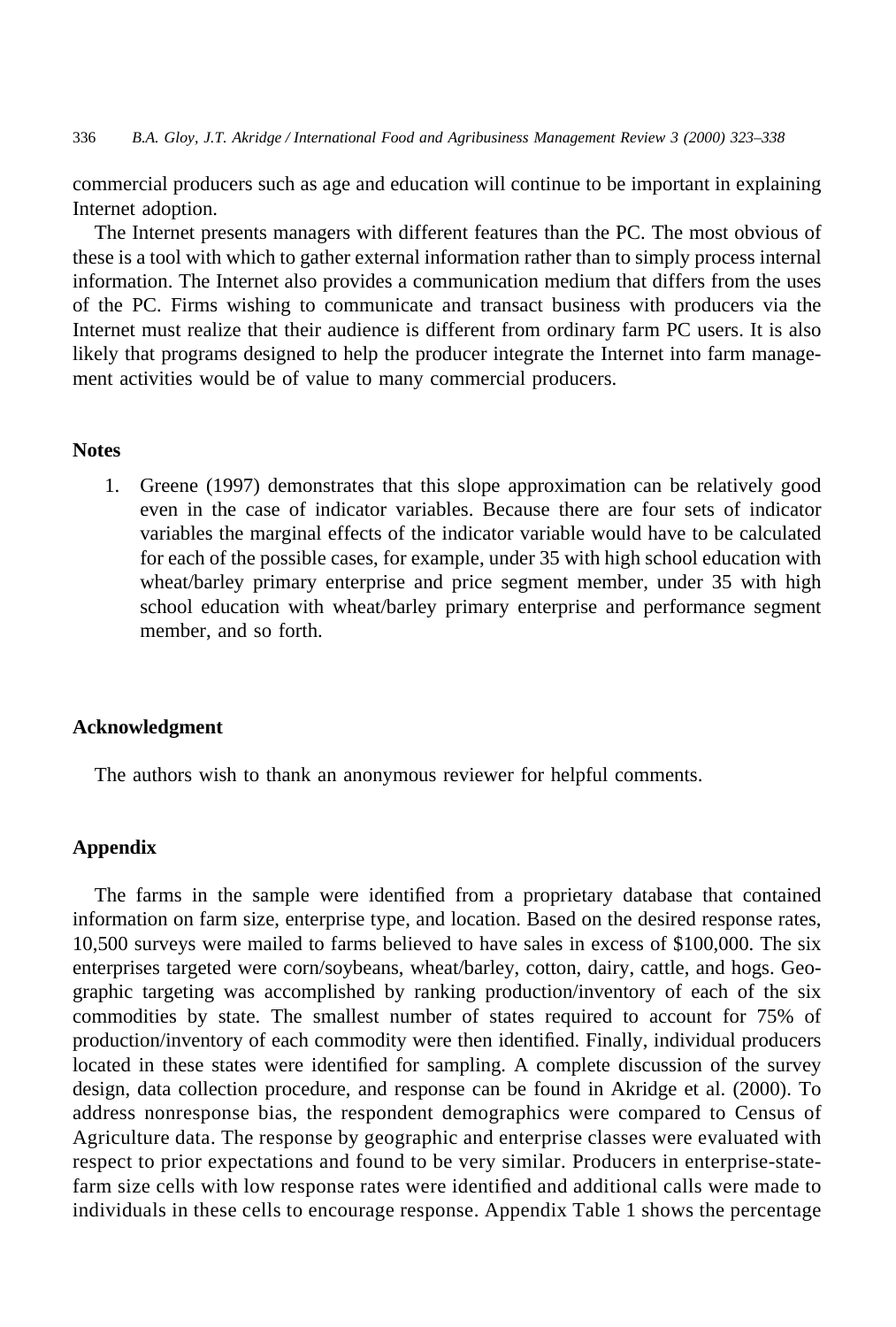*B.A. Gloy, J.T. Akridge / International Food and Agribusiness Management Review 3 (2000) 323–338* 337

Appendix Table 1

| Characteristics of the commercial producer sample |  |
|---------------------------------------------------|--|
|---------------------------------------------------|--|

| Variable                                                               | Percent of sample |
|------------------------------------------------------------------------|-------------------|
| Age:                                                                   |                   |
| under 35 years                                                         | 12                |
| 35 to 44 years                                                         | 23                |
| 45 to 54 years                                                         | 30                |
| 55 to 64 years                                                         | 23                |
| 65 years and over                                                      | 12                |
| Education:                                                             |                   |
| attended high school                                                   | 3                 |
| high school graduate                                                   | 32                |
| graduate of 2 year college or trade program                            | 12                |
| some 4 year college                                                    | 17                |
| college graduate                                                       | 30                |
| masters degree                                                         | $\overline{4}$    |
| advanced graduate work                                                 | 3                 |
| Farm Size: annual total farm sales in dollars (mean sales)             | 1,208,003*        |
| Farms whose primary enterprise was:                                    |                   |
| corn/soybeans                                                          | 27                |
| cotton                                                                 | 14                |
| wheat/barley                                                           | 12                |
| cattle                                                                 | 17                |
| hogs                                                                   | 15                |
| dairy                                                                  | 16                |
| Number of written business plans—cash flow plans, business plans, risk | $1.8*$            |
| management plans, long-term goals, succession plans, and marketing     |                   |
| plans (range is from $0$ to $6$ )                                      |                   |
| Number of full-time hired, nonfamily employees                         | $2.8*$            |
| Importance of various goals (measured on a five-point Likert scale     |                   |
| $1 =$ not at all important, $5 =$ very important)                      |                   |
| Maximize profit                                                        | $4.7*$            |
| Maximize production per unit of input                                  | $4.4*$            |
| Increase amount of free time for family and leisure                    | $4.0*$            |
| Customer Segment: membership in buying segment                         |                   |
| balance                                                                | 47                |
| convenience                                                            | 15                |
| performance                                                            | 16                |
| price                                                                  | 21                |
|                                                                        |                   |

\* Sample mean.